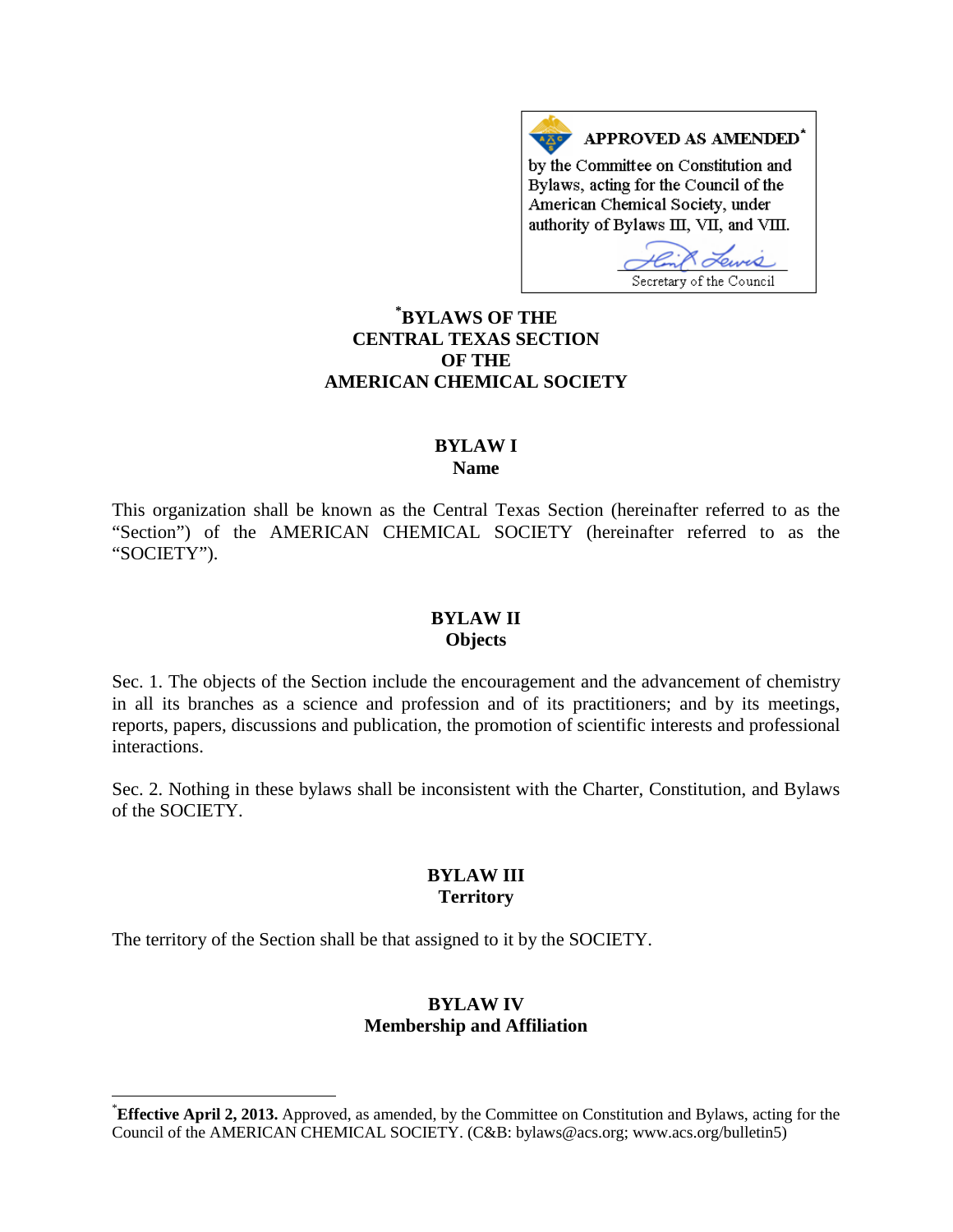Sec. 1. The rolls of the Section shall include those MEMBERS, STUDENT MEMBERS, and Society Affiliates of the SOCIETY residing within the territory of the Section, provided that exceptions to this rule may be made in conformity with the Constitution and Bylaws of the SOCIETY.

Sec. 2. The Section may have Local Section Affiliates as authorized in the Constitution and Bylaws of the SOCIETY.

Sec. 3. Local Section Affiliates shall have such rights and privileges as are accorded them by the Constitution and Bylaws of the SOCIETY. A STUDENT MEMBER may not hold an elective position or serve as a Temporary Substitute Councilor. A Society Affiliate or Local Section Affiliate may not vote for or hold an elective position, or vote on Articles of Incorporation and bylaws. A Local Section Affiliate may not serve as a member of the Executive Committee; a Society Affiliate may not serve as a voting member of the Executive Committee.

# **BYLAW V Organization**

Sec. 1. The officers of the Section shall be a Chair, Chair-Elect, Secretary, and Treasurer. The last two offices may be held by the same person.

Sec. 2. The Section shall have Councilors and Alternate Councilors as provided in the Constitution and Bylaws of the SOCIETY.

Sec. 3. The Executive Committee shall consist of the officers of the Section, the Immediate Past Chair, the Councilors, and the Alternate Councilors.

Sec. 4. All officers, Councilors, Alternate Councilors, and other persons elected by the members shall be MEMBERS.

#### **BYLAW VI Manner of Election and Terms of Office**

Sec. 1. Elected officers of the Section shall serve for a term of one year beginning on January 1, or until their successors qualify, except for the Secretary and the Treasurer, who shall be elected for two years. The Chair-Elect shall succeed to the office of the Chair upon completion of the term of office.

Sec. 2. Councilors and Alternate Councilors shall be elected for a term of three years beginning on January 1. In the event that there shall be more than one Councilor and one Alternate Councilor, the terms shall be staggered.

Sec. 3. In the event of a vacancy in the office of Chair, the Chair-Elect shall assume the added duties of the Chair for the unexpired term. All other vacancies shall be filled by the Executive Committee from among the MEMBERS by interim appointment for the period up to the next annual election, at which time the Section shall elect a MEMBER to complete the unexpired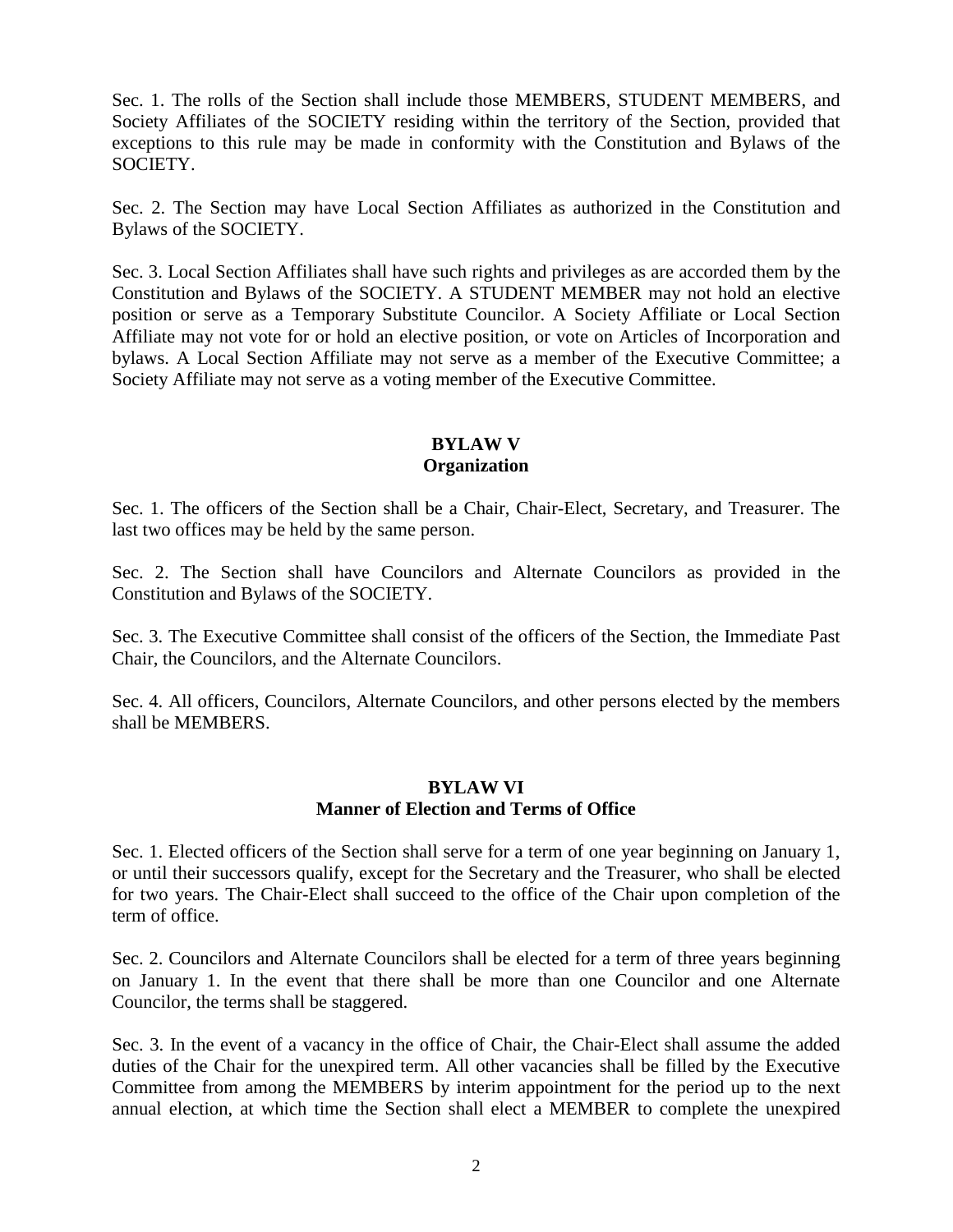term, if any. In the event the office of Chair-Elect is filled by such an interim appointment, the Section shall elect both a Chair and Chair-Elect at the annual election.

Sec. 4. The Chair shall appoint a Nominating Committee consisting of a Chair and two or more members not later than September of each year. Not more than one member of the Executive Committee may be a member of the Nominating Committee.

Sec. 5. The Nominating Committee shall nominate one or more MEMBERS for each elective position for which a vacancy will occur and, at the October meeting of the Section, shall make a report, which shall be distributed or otherwise made available to all members. With the exception of the Chair and Chair-Elect, the incumbent of any elective position may be re-nominated. After the report of the Committee, nominations may be received by petition. Only nominees who have agreed to serve if elected may be named on the ballot.

Sec. 6. The election of officers shall be conducted either at a regular meeting subsequent to that mentioned elsewhere in these bylaws or, at the discretion of the Executive Committee, by a ballot distributed to the members of the Section.

Sec. 7. Councilor(s) and Alternate Councilor(s) shall be elected by a ballot distributed to the members of the Section in accordance with the Bylaws of the SOCIETY.

Sec. 8. Elections shall be completed and the results certified to the Executive Director of the SOCIETY by December 1, as required by the Bylaws of the SOCIETY. In accordance with the SOCIETY's Bylaws, balloting procedures should ensure fair balloting that is open to all eligible members, protection against fraudulent balloting, and the timely reporting and archiving of balloting results.

Sec. 9. The Secretary, or other designated officer of the Section, shall prepare an election ballot on which shall appear the names, in order chosen by lot, of all candidates.

Sec. 10. For distributed ballots, no less than three weeks must be provided between the date of the distribution of ballots and qualification statements to the members and the deadline for their return to the Secretary or other designated officer of the Section.

Sec. 11. The Chair shall appoint as Tellers two or more members who are neither candidates for office nor members of the Executive Committee.

Sec. 12. The Secretary or other designated officer shall ensure that the ballots are validated and shall convey the ballots or ballot results to the Tellers.

Sec. 13. The Tellers shall count the ballots and/or verify the vote results. Ballots that violate specified voting procedures shall be rejected in whole or in part, depending on the extent of the violation(s). The vote tally, including the number of rejected ballots, shall be reported to the Chair. All ballots and/or ballot results shall be returned to the Secretary.

Sec. 14. In case of a tie vote for any elective position, the Executive Committee shall select from among the tied candidates.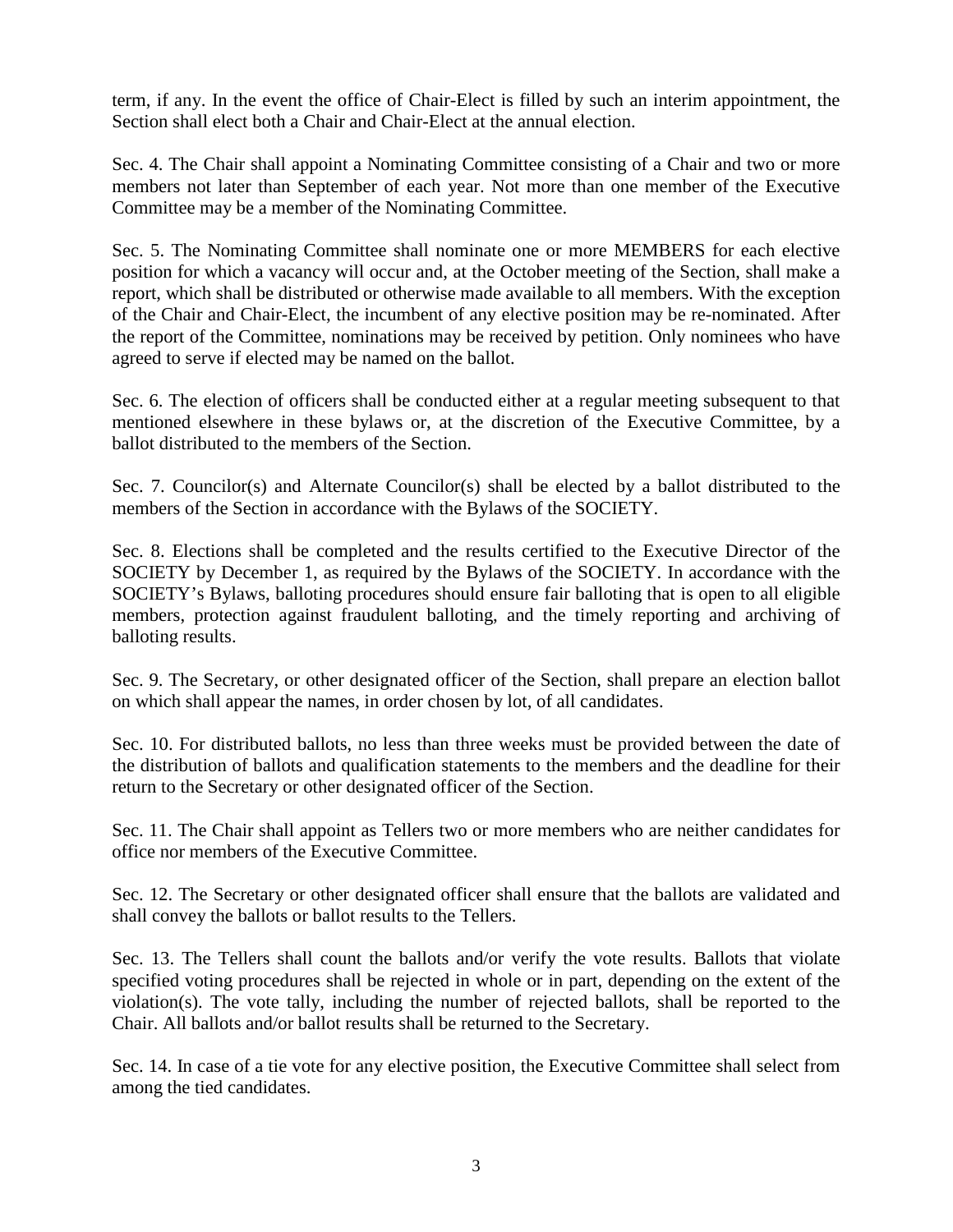Sec. 15. The Chair shall inform all candidates of the election results and shall ensure that this information is conveyed to all members and affiliates of the Section.

Sec. 16. The Secretary shall retain all ballots for at least ninety days after either the announcement of the results to the membership or until any disputes have been resolved, whichever is later.

## **BYLAW VII Duties of Officers and Executive Committee**

Sec. 1. The duties of the officers shall be those customarily performed by such officers, together with those responsibilities prescribed by the Constitution and Bylaws of the SOCIETY and by these bylaws and such other duties as may be assigned by the Executive Committee.

Sec. 2. The Chair of the Section shall serve as Chair of the Executive Committee and shall appoint the members of all committees authorized by these bylaws or by the Executive Committee.

Sec. 3. The Executive Committee shall be the governing body of the Section and as such, shall have full power to conduct, manage, and direct the business and affairs of the Section in accordance with the Constitution and Bylaws of the SOCIETY and these bylaws.

Sec. 4. The Treasurer, in consultation with the Chair, shall submit a yearly budget to the Executive Committee. The Treasurer shall receive and deposit all funds paid to the Section in the name of the Section and shall disburse funds of the Section as required.

Sec. 5. The Secretary shall maintain the minutes of business meetings and Executive Committee meetings, and shall correspond with the SOCIETY.

Sec. 7.

- a. The Councilors and Alternate Councilors shall represent the Section with the Council of the SOCIETY.
- b. The Councilors and Alternate Councilors shall regularly inform and consult with the Executive Committee, and shall report to the membership at the annual business meeting.

## **BYLAW VIII Recall of Elected Officials**

Sec. 1. The elected officials of the Section (officers or elected Executive Committee members) are subject to recall for neglect of duties or conduct injurious to the SOCIETY. Recall procedures are not applicable to Councilors and Alternate Councilors elected by Local Sections.

Sec. 2. The recall of an official shall be initiated when a signed petition, indicating in writing the specific charges and reasonable substantiating evidence, is submitted to the Chair from at least five voting members of the Section. In the event the Chair is the official in question, the Chair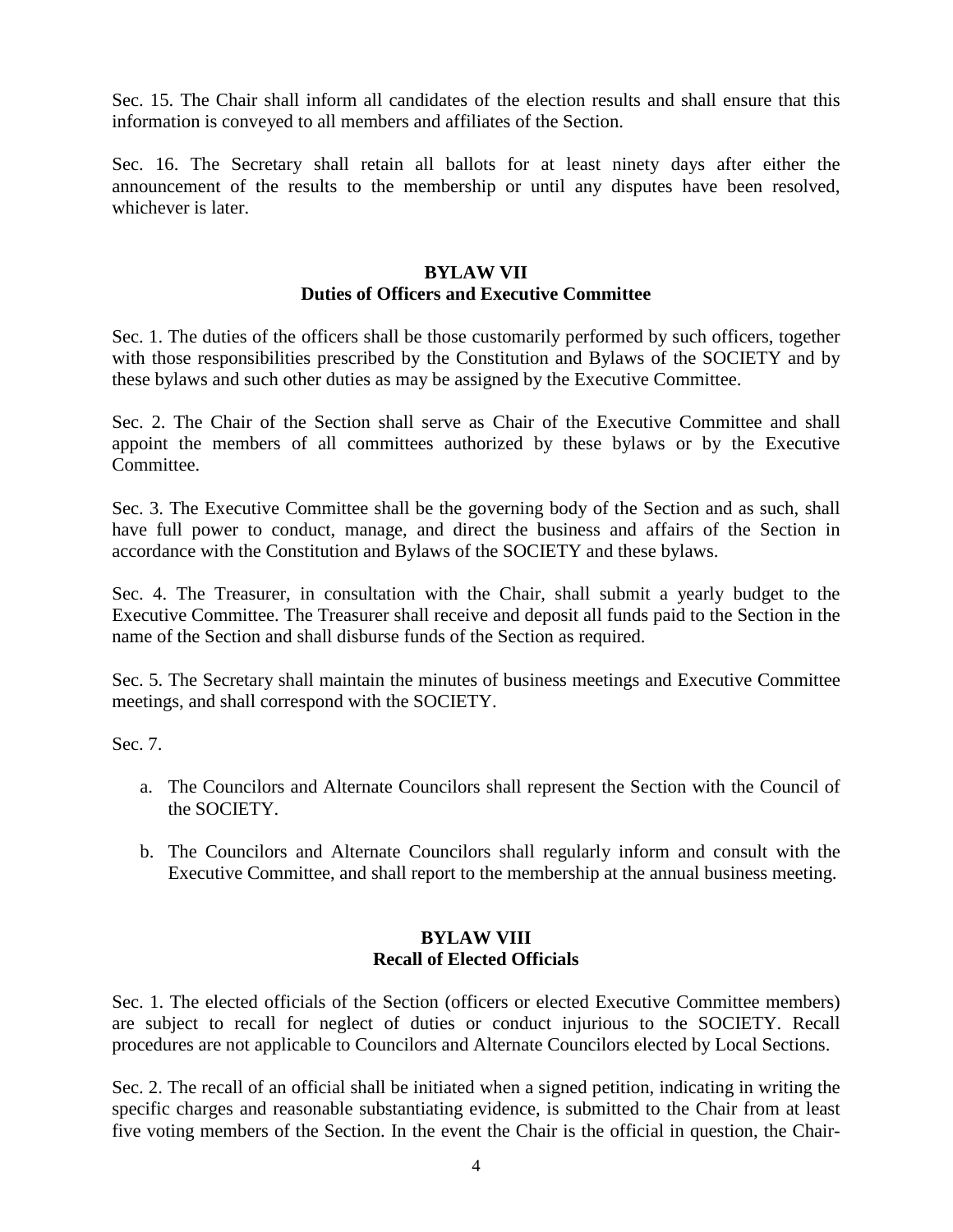Elect shall receive the petition and shall assume the duties of the office of Chair with respect to this issue until the issue is resolved.

Sec. 3. The Chair shall without delay determine that the petitioners are aware of the gravity of their actions and the procedures to be followed. The Chair shall seek an alternate resolution to the problem and a withdrawal of the petition at this time. In the absence of a resolution to the problem, the Chair shall present the issue to the Executive Committee as a new business item at the next Executive Committee meeting.

- a. The Executive Committee shall promptly continue the recall process or dismiss the petition as ill-founded or find an alternative solution to the problem. The Chair shall promptly inform the petitioners and the official of the decision of the Executive Committee.
- b. If the proceedings continue, the Chair shall assign the duties of the official to another qualified member of the Section until the issue is resolved.
- c. If the proceedings continue, the official shall be offered an opportunity to answer the allegations in the petition before the Executive Committee.

Every reasonable effort shall be made to contact the official throughout this procedure. That effort shall include a certified letter to the last known address on the official SOCIETY membership rolls. Upon notification, the official shall have thirty  $(30)$ -days to make a written response to the allegations. The Executive Committee shall decide whether to proceed after studying the official's response. The Chair shall inform the official and the petitioners of the decision of the Executive Committee.

If no contact with the official can be made after a reasonable effort, the Executive Committee may remove the official in question with a two-thirds vote of the remaining members of the Executive Committee.

- d. If the proceedings continue, the official shall choose one of the following options:
	- (1) The official may resign.
	- (2) The official may request a recall vote in the same manner as the original election, which must be consistent with the Section bylaws. The voting membership shall be informed, through brief written statements prepared by the Executive Committee and the official, of the issues involved with the recall vote. Both statements shall be given to the voting membership before the vote is taken.
	- (3) The official may request a hearing and a recall vote by the remaining members of the Executive Committee. A two-thirds vote of the remaining members of the Executive Committee shall be required to recall the official.
	- (4) The official may choose not to respond and thus forfeit the position.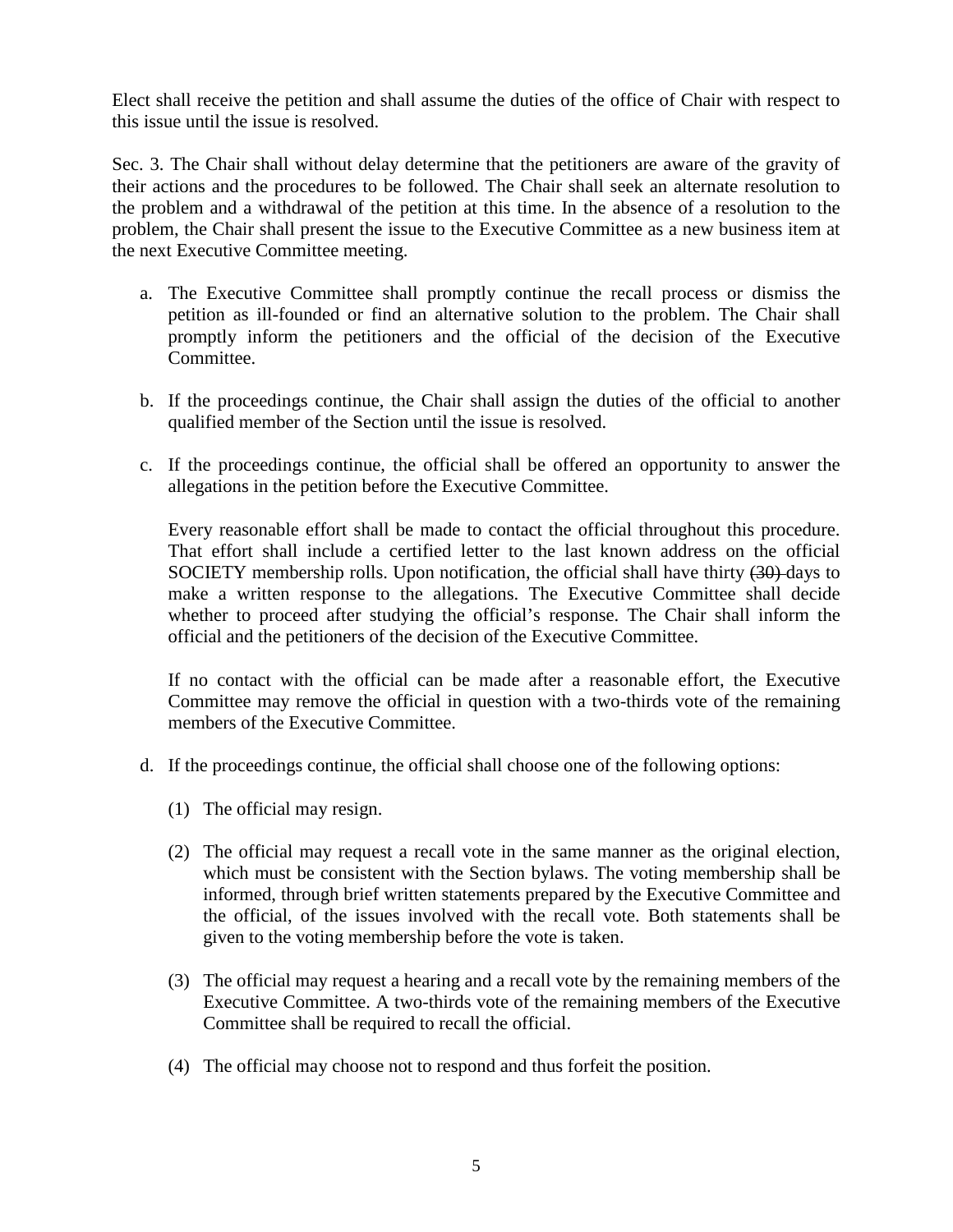Sec. 4. The vacancy provisions of these bylaws shall be used to fill a vacancy caused by a recall process. The membership of the Section and the Executive Director of the SOCIETY shall be informed of the results of the recall process and the replacement of the official.

# **BYLAW IX Committees**

Sec. 1. There shall be a Nominating Committee as provided elsewhere in these bylaws.

Sec. 2. There shall be a committee of one appointed by the Executive Committee to represent the Section in Southwest Regional Meeting affairs.

Sec. 3. The Executive Committee shall establish other committees as necessary for the proper operation of the Section.

# **BYLAW X Meetings**

Sec. 1. The Section shall hold its meetings at such times and places as may suit its convenience. The annual business meeting shall be the last meeting before December 1 each year.

Sec. 2. The Section may hold special meetings at the call of the Executive Committee or at the request of 30 members of the Section. The notices of special meetings shall state the exact nature of the business to be transacted and no other business shall transpire at such meetings.

Sec. 3. Due notice of all meetings shall be sent to each member and affiliate of the Section. A quorum for all business meetings of the Section shall consist of 30 members of the Section. In the absence of a quorum all meetings shall adjourn to a date.

Sec. 4. At business meetings of the Section, the business shall be conducted according to *Robert's Rules of Order Newly Revised.*

Sec. 5. The Executive Committee shall meet upon notice to its members at the call of the Chair or at the request of a majority of the members of the Committee. In the absence of a quorum, which shall be a majority of the members of the Executive Committee, called meetings of the Executive Committee shall adjourn to a date.

#### **BYLAW XI Dues, Funds, Donations and Bequests**

Sec. 1. All Society Affiliates and members of the Section, except members in emeritus status of the SOCIETY, may be assessed such voluntary annual Local Section dues as may be set by the Section itself.